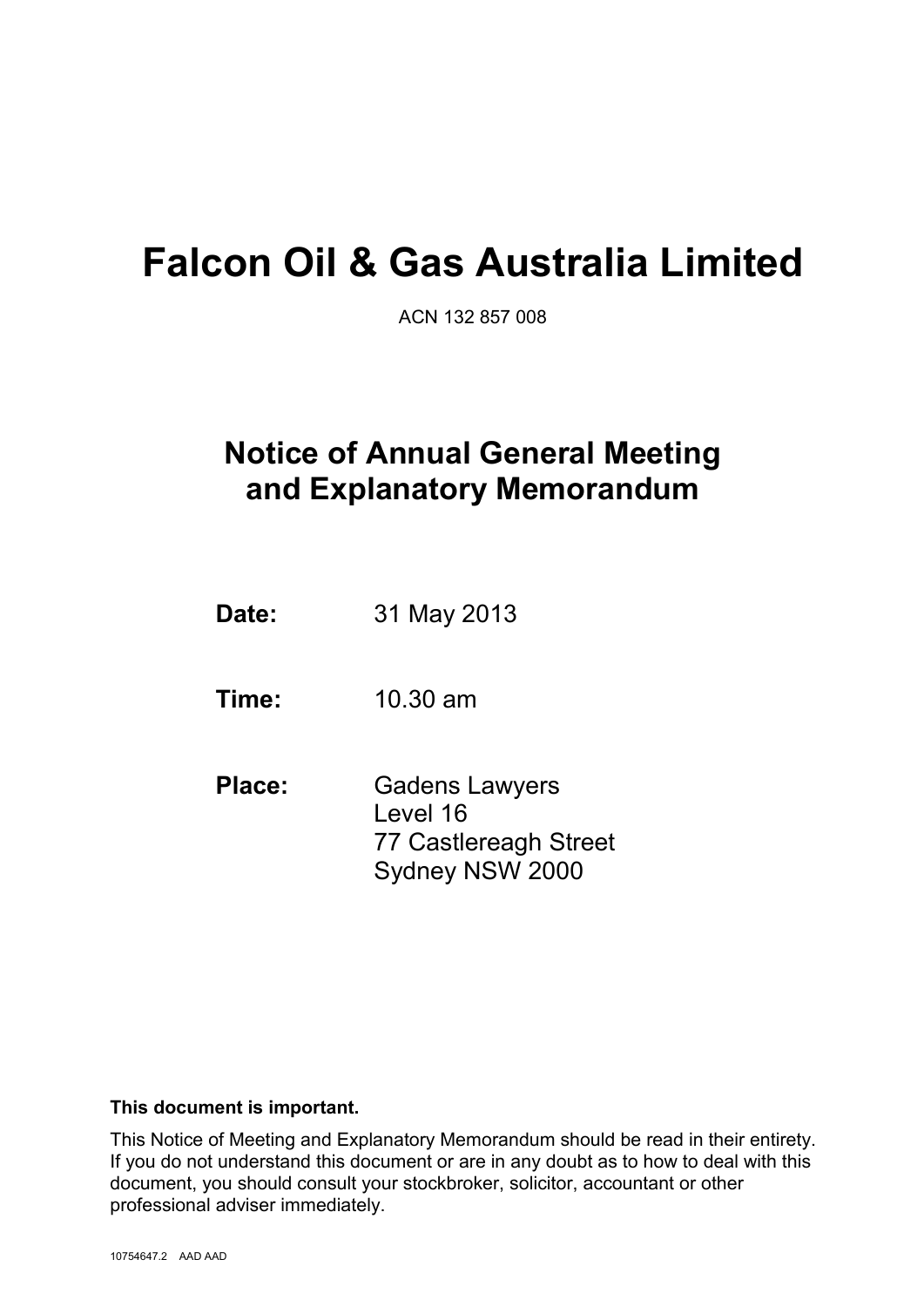# Chairman's Letter to Shareholders

29 April 2013

Dear Shareholders

It is with pleasure that I invite you to attend the forthcoming Annual General Meeting of Falcon Oil & Gas Australia Limited ("Falcon Australia").

Enclosed is your Notice of Meeting for the Annual General Meeting of Falcon Australia.

The Annual General Meeting will be held on Friday 31 May 2013 commencing at 10.30am (AEST) at Gadens Lawyers, Level 16, 77 Castlereagh Street, Sydney, New South Wales 2000.

The items of ordinary business for this year's Annual General Meeting include motions to receive and consider the Financial Report for the year ending 31 December 2012 and the re-election of rotating Directors.

After the formal business I will make a short informal presentation as to progress over the past year and hopefully provide you with some insight as to future potential developments for your company.

You are encouraged to attend the Annual General Meeting in person. However, if you are unable to do so, then kindly complete the enclosed proxy form and return it to the Company according to the instructions in the Notice of Meeting.

If I, or any of the other Directors, are appointed as a proxy we will, of course, vote in accordance with any instructions given. If given discretion as to how to vote, we will vote in favour of each of the items of business to be considered.

Yours sincerely

Philip O'Quigley Chairman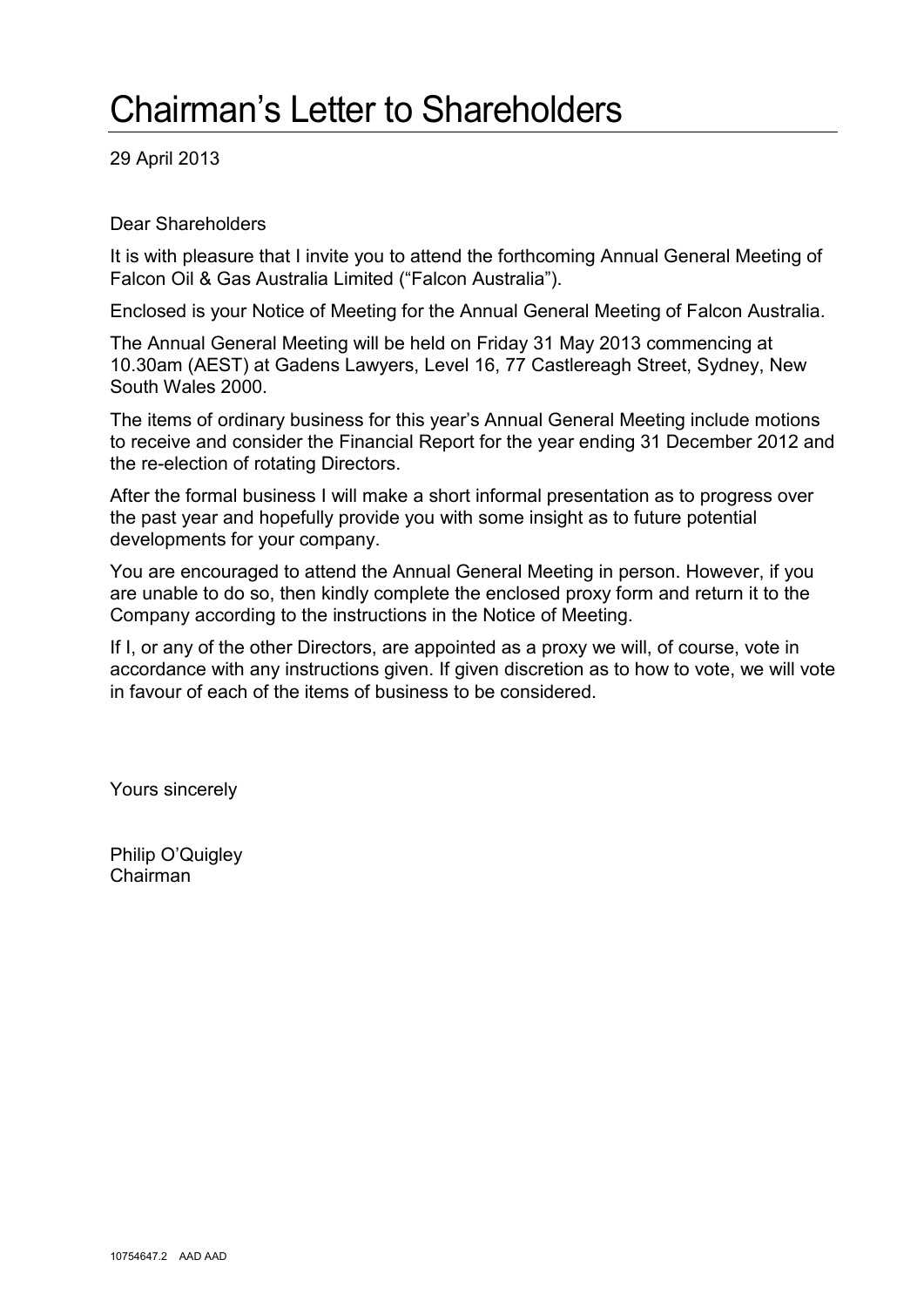## Notice of Annual General Meeting

**Notice is given** that the Annual General Meeting of the Shareholders of Falcon Oil & Gas Australia Limited ("Falcon Australia" or "the Company") will be held at the offices of Gadens Lawyers, Level 16, 77 Castlereagh Street, Sydney, at 10.30am (AEST) on Friday, 31 May 2013.

To comply with section 250N(2) of the Corporations Act, public companies must hold an annual general meeting at least once in each calendar year and within five months after the end of their financial year. Falcon Australia has a financial year end date of 31 December. Falcon Australia's previous annual general meeting was held on 30 May 2012.

The accompanying Explanatory Memorandum and proxy form provide additional information relating to the matters to be considered at the Annual General Meeting, and form part of this Notice of Meeting.

## **Business**

### **General Business**

### **Discussion of Financial Statements and Reports**

To receive and consider the Financial Report, the Directors' Report and Auditor's Report for the year ended 31 December 2012.

### **Ordinary Resolutions**

To consider and, if thought fit, pass the following ordinary resolutions:

### **1. Re-election of Martin Oring as a Director**

"That, for the purpose of clause 12.11 of the Constitution and for all other purposes, Martin Oring, who was appointed as a Director with effect on and from 10 December 2010, is removed and, being eligible, is re-elected as a Director."

### **2. Re-election of John Carroll as a Director**

"That, for the purpose of clause 12.11 of the Constitution and for all other purposes, John Carroll, who was appointed as a Director with effect on and from 27 May 2011, is removed and, being eligible, is re-elected as a Director."

Dated: 29 April 2013, by order of the Board

Stephen Kenneth Peterson, Company Secretary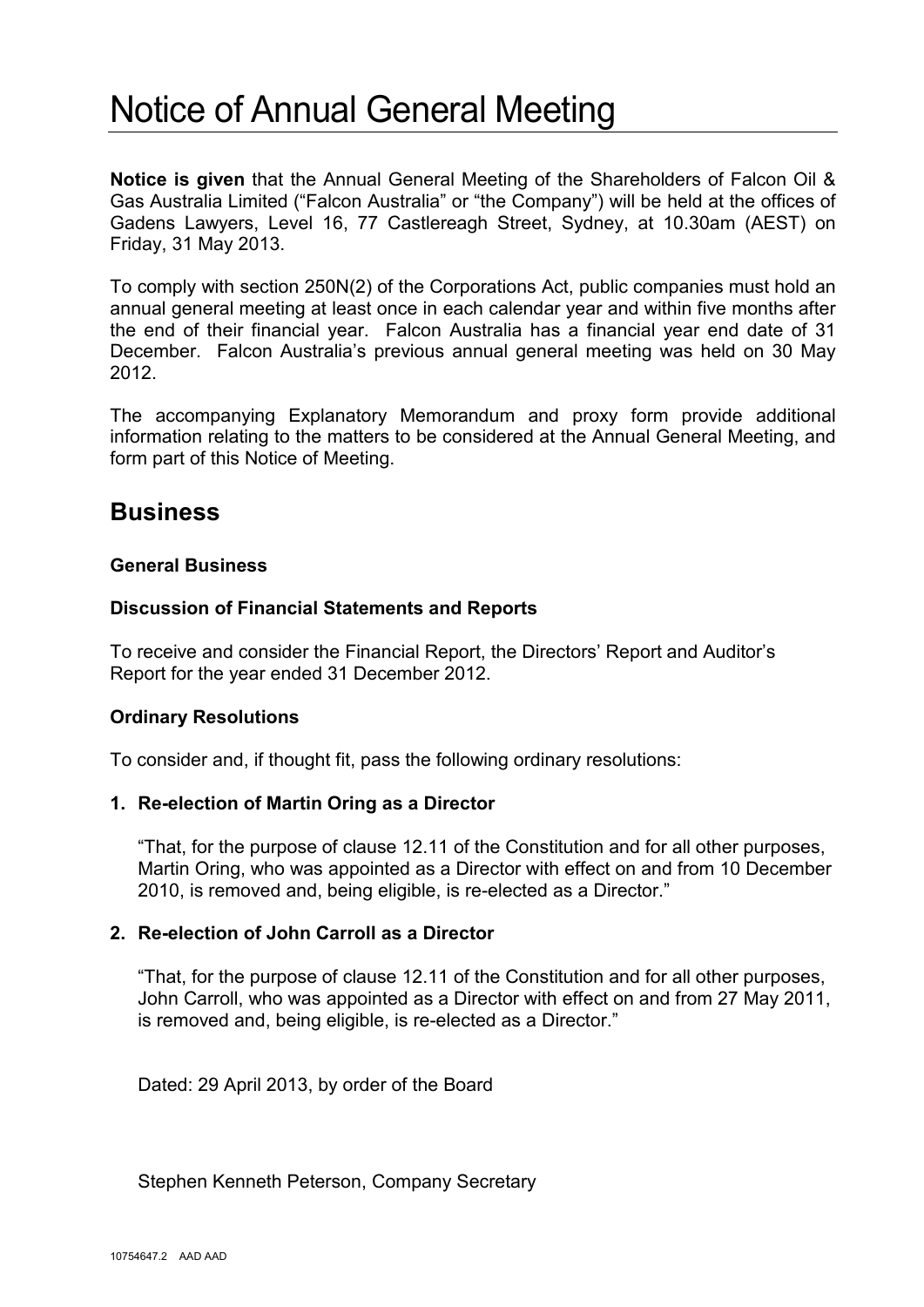## **Voting**

The Company has determined, in accordance with regulation 7.11.37 of the *Corporations Regulations* 2001 (Cth), that the holders of Shares recorded in the Company's register at 10.30am on Wednesday, 29 May 2013, will be taken, for the purposes of the Annual General Meeting, to be held by the persons who held them at that time.

## **Proxies**

A Shareholder who is entitled to attend and vote at the Annual General Meeting may appoint up to two proxies to attend and vote on behalf of that Shareholder.

If a Shareholder holds more than two Shares, that Shareholder may appoint two proxies, the appointment of the proxies must specify the proportion or the number of that Shareholder's votes that each proxy may exercise. If the appointment does not so specify, each proxy may exercise half of the votes.

Where a Shareholder appoints more than one proxy, only the first named proxy is entitled to vote on a show of hands.

A proxy need not be a Shareholder of the Company.

To be effective, the Company must receive the completed proxy form and, if the form is signed by the Shareholder's attorney, the authority under which the proxy form is signed (or a certified copy of the authority) by no later than 10.30am (AEST) on 29 May 2013.

Proxies may only be lodged as follows:

| (a) | by mail to:   | C/- Kym Livesley<br><b>Gadens Lawyers</b><br>Level 12<br>77 Castlereagh Street<br>Sydney NSW 2000 |
|-----|---------------|---------------------------------------------------------------------------------------------------|
| (b) | by facsimile: | Attention: Kym Livesley<br>+61 2 9931 4888                                                        |

Proxies given by corporate Shareholders must be executed in accordance with their constitutions, or signed by either two directors or a director and the company secretary or a duly authorised officer or attorney.

A proxy may decide whether to vote on the motion, except where the proxy is required by law or the Constitution to vote, or abstain from voting, in their capacity as proxy. If a proxy is directed how to vote on an item of business, the proxy must vote as directed on that item. If a proxy is not directed how to vote on an item of business, the proxy may vote as he or she thinks fit.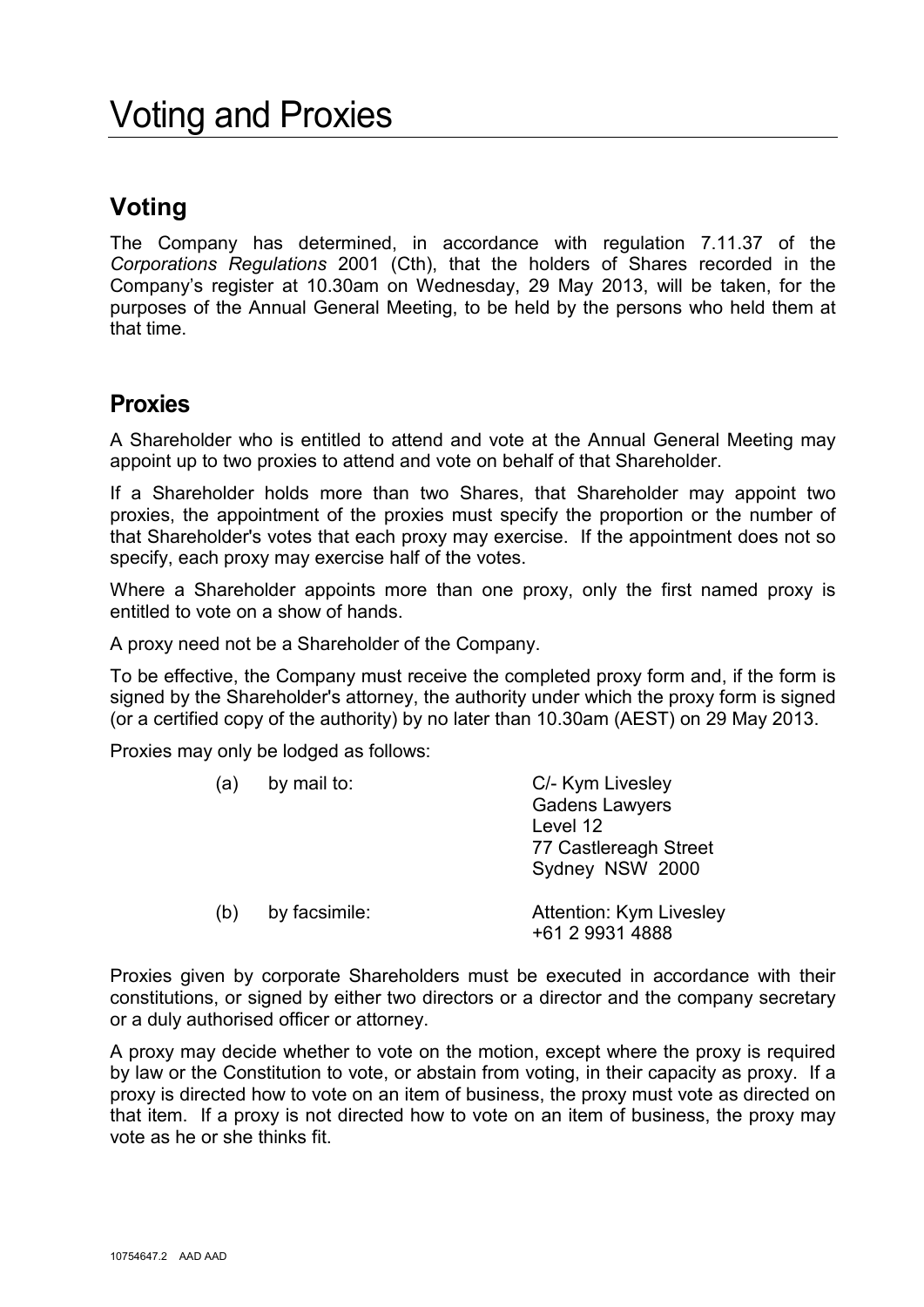## **IMPORTANT NOTICE**

This Explanatory Memorandum is an explanation of, and contains information about, the Resolutions to be considered at the Annual General Meeting, which are set out in the accompanying Notice of Annual General Meeting dated 29 April 2013 (**Notice**), to assist Shareholders to determine how they wish to vote on the Resolutions.

Shareholders should read this Explanatory Memorandum in full because individual sections do not give a comprehensive review of the Resolutions. This Explanatory Memorandum forms part of the accompanying Notice and should be read together with the Notice.

If you are in doubt about what to do in relation to the Resolutions contemplated in this Explanatory Memorandum, you should consult your financial or other professional advisor.

This Explanatory Memorandum is dated 29 April 2013.

Capitalised terms used in this Explanatory Memorandum have the meaning given to them in the Glossary.

## **Annual Report**

The Corporations Act requires the Company to place the Annual Report, which includes the financial statements, Directors' declaration, the Directors' Report and the Auditor's Report, before the Annual General Meeting. There is no requirement either in the Corporations Act or in the Constitution for Shareholders to approve the Financial Report, the Directors' Report or the Auditor's Report. Accordingly, the Annual Report is placed before Shareholders for discussion and no voting is required for this item of business.

Shareholders will be provided with a reasonable opportunity at the Annual General Meeting to ask questions and make comments on these reports and on the business and operations of the Company.

## **1. Re-election of Martin Oring as a Director**

Pursuant to clause 12.11 of the Constitution, at each annual general meeting, one third of the Directors and any Director who, if that Director did not retire at that annual general meeting, would at the next annual general meeting have held office for more than three years, automatically retires and is eligible for re-election.

Martin Oring, under compulsory retirement, is removed as a Director, and being eligible, offers himself for re-election.

Martin has been a Non-Executive Director of Falcon Australia since 10 December 2010.

Martin has been the Chairman of the Board of Directors of PetroHunter Energy Corporation since April 2009, its President and Chief Executive Officer since May 2009. Martin is an executive in the financial services and energy industries. Prior to forming his current business in 2001, Wealth Preservation, LLC, he had extensive experience as a member of management in several companies, including Prudential Securities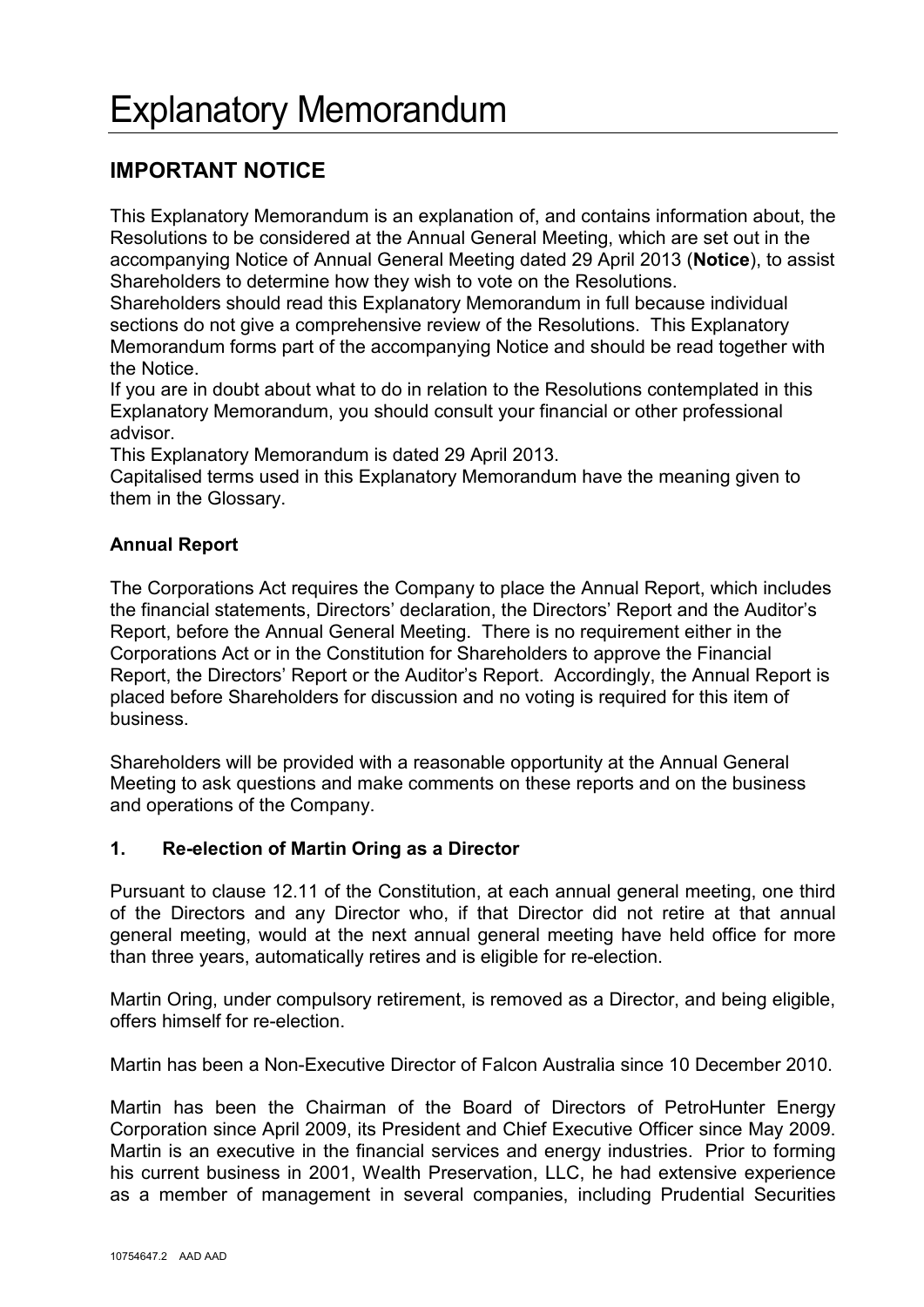(Managing Director of Executive Services), Chase Manhattan Corporation (Manager of Capital Planning), and Mobil Corporation (Manager, Capital Markets & Investment Banking). He has served as a director of Parallel Petroleum Corporation, located in Midland, Texas, and currently serves as Chairman, CEO and President of Searchlight Minerals Corp., located in Henderson, Nevada.

Martin received a B.S. degree in mechanical engineering from the Carnegie Institute of Technology in 1966 and an M.B.A. degree in production management, finance and marketing from Columbia University in 1968.

The Board (excluding Martin Oring because of his interest) recommends that Shareholders vote in favour of Resolution 1.

### **2. Re-election of John Carroll as a Director**

Pursuant to clause 12.11 of the Constitution, at each annual general meeting, one third of the Directors and any Director who, if that Director did not retire at that annual general meeting, would at the next annual general meeting have held office for more than three years, automatically retires and is eligible for re-election.

John Carroll, under compulsory retirement, is removed as a Director, and being eligible, offers himself for re-election.

John has been a Director of Falcon Australia since 27 May 2011.

John is a private consultant specialising in government relations and major project facilitation and has more than 40 years' experience in a wide cross-section of public sector positions in Canberra, Queensland and the Northern Territory. John was Chief Executive Officer of the NT Department of Industries and Business from March 2000 until November 2001. Following that he was General Manager, Business and Trade Development, and Deputy Chief Executive and General Manager, Minerals and Energy, NT Department of Business Industries and Resource Development. In May 2005 he was appointed Chief Executive, NT Department of Primary Industry, Fisheries and Mines.

Prior to his time in the Northern Territory, John was Deputy Director-General, Business, Innovation and Trade in Queensland's Department of State Development. From 1996 he worked in that State's Department of Economic Development and Trade where he was Director-General until July 1998.

His earlier public sector appointments include managing the Business Regulation Review Unit in Queensland, Administration Manager, Australian National Gallery and a number of years at the Commonwealth Public Service Board, Canberra. Mr Carroll was President of the NT Branch of the Institute of Public Administration from 2001 to 2004 and in 2006/7. In November 2004 the National Council made him a Fellow of the Institute.

The Board (excluding John Carroll because of his interest) recommends that Shareholders vote in favour of Resolution 2.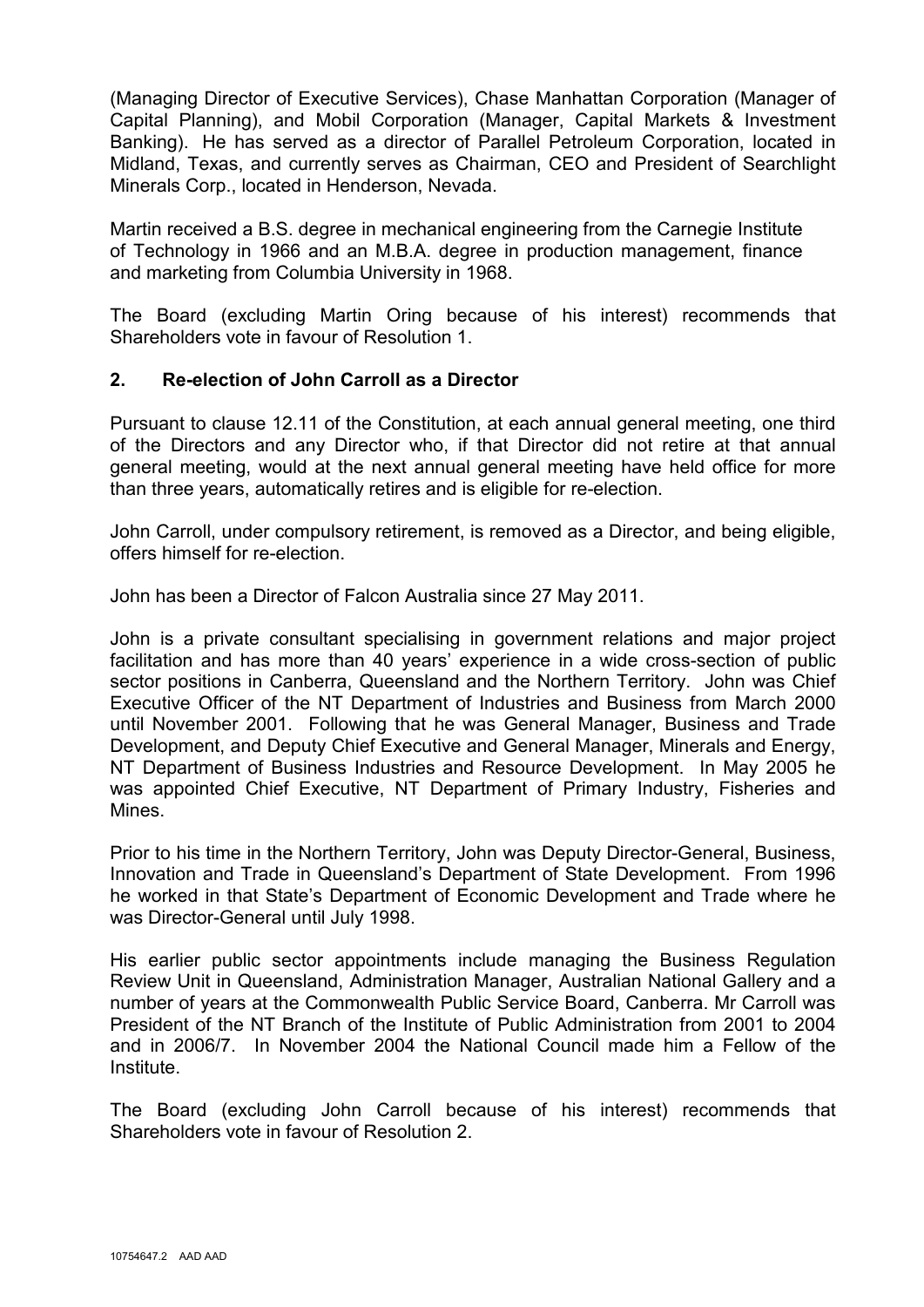## **Recommendations of the Board in respect of Resolutions**

Specifically, and pursuant to the Corporations Act, all Directors have unanimously approved the proposal to put the Resolutions set out in the Notice to Shareholders and the provision of this Explanatory Memorandum.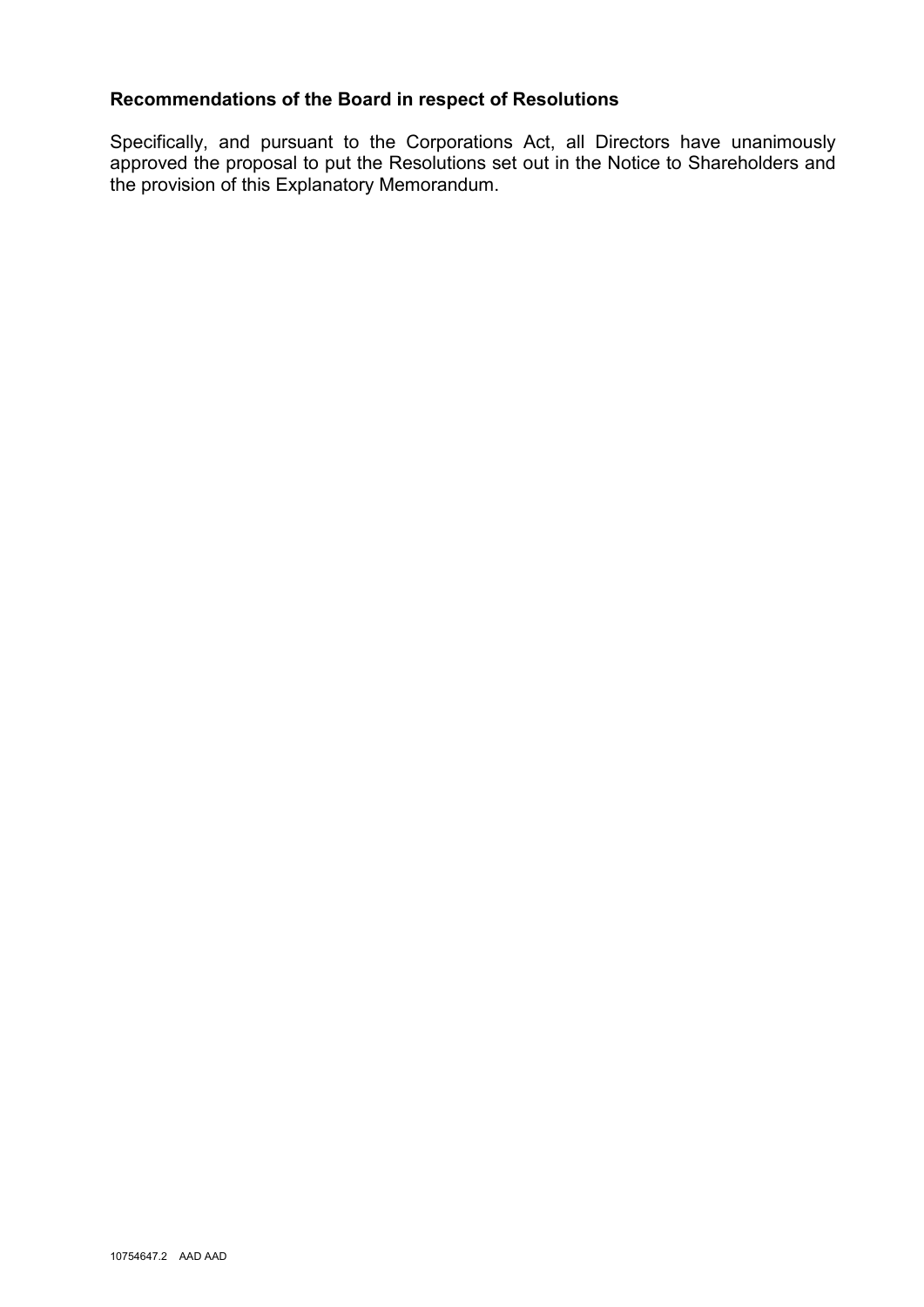## **Glossary**

In the Notice of Meeting and Explanatory Memorandum, unless the context otherwise requires:

**Annual General Meeting** means the meeting convened by the Notice of Meeting.

**Board** means the current board of directors of the Company.

**Company** or **Falcon Australia** means Falcon Oil & Gas Australia Limited (ACN 132 857 008).

**Constitution** means the Company's constitution.

**Corporations Act** means the *Corporations Act 2001* (Cth).

**Director** means a director of the Company.

**Explanatory Memorandum** means the explanatory memorandum accompanying the Notice of Meeting.

**Notice, Notice of Meeting** or **Notice of Annual General Meeting** means this notice of annual general meeting including the Explanatory Memorandum.

**Resolution** means a resolution set out in the Notice of Meeting.

**Share** means a fully paid ordinary share in the capital of the Company.

**Shareholder** means a holder of a Share.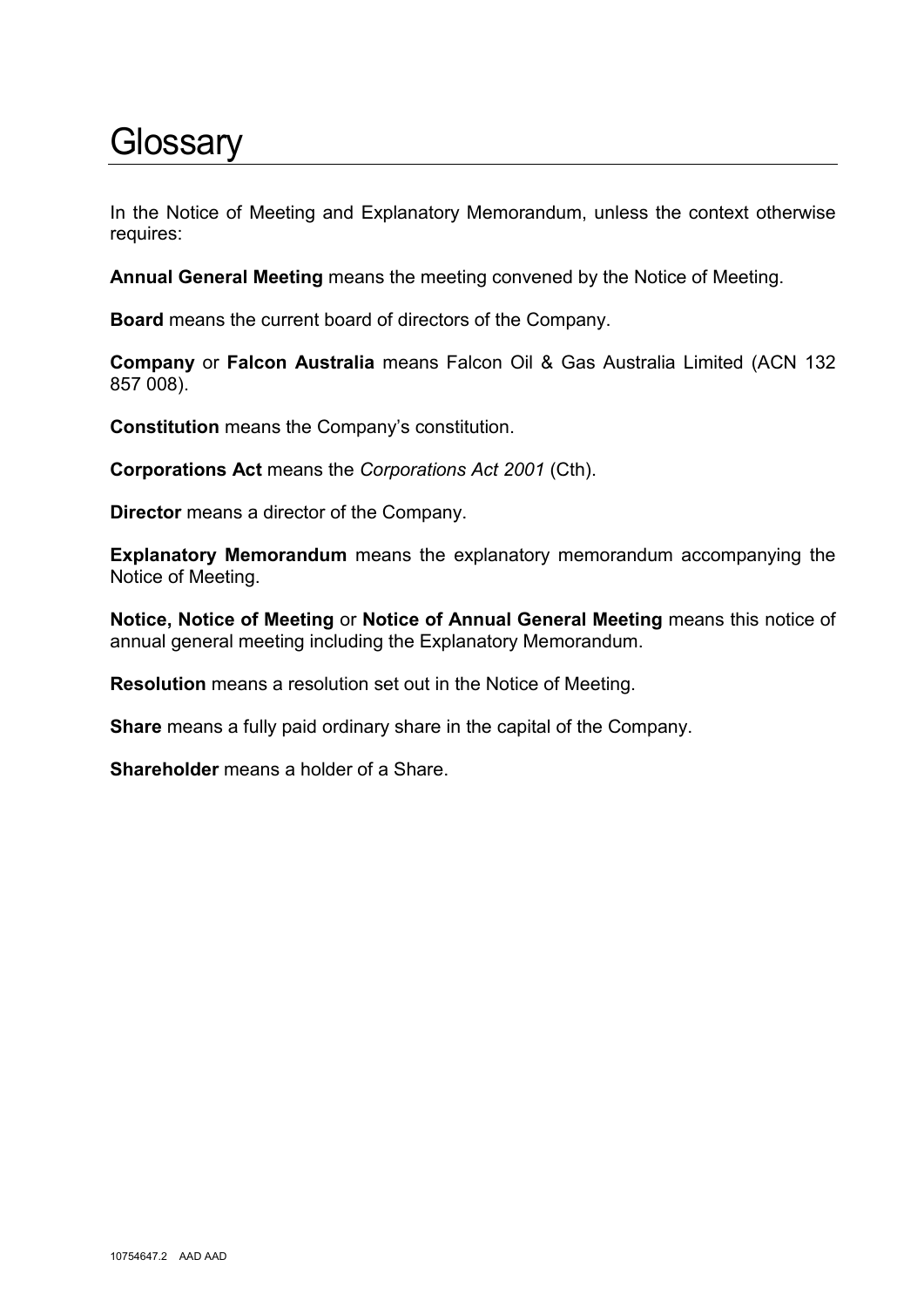## **FALCON OIL & GAS AUSTRALIA LIMITED All correspondence to:**

**ACN 132 857 008** 

#### **Sydney NSW 2000 PROXY FORM Annual General Meeting** Shareholder name:  $\Box$ Address Line 1: \_\_\_\_\_\_\_\_\_\_\_\_\_\_\_\_\_\_\_\_\_\_\_\_\_\_ Address Line 2: \_\_\_\_\_\_\_\_\_\_\_\_\_\_\_\_\_\_\_\_\_\_\_\_\_\_ Address Line 3: \_\_\_\_\_\_\_\_\_\_\_\_\_\_\_\_\_\_\_\_\_\_\_\_\_\_ **Appointment of Proxy**  If appointing a proxy to attend the Annual General Meeting on your behalf, please complete the form and submit it in accordance with the directions at the bottom of the page. I/We being a Shareholder/Shareholders of Falcon Oil & Gas Australia Limited (**Company**) pursuant to my/our right to appoint not more than two proxies, appoint  $\overline{\square}$ The Chairman of the Meeting (mark with an "X") **OR** Write here the name of the person you are appointing if this person **is someone other than** the Chairman of the Meeting. or failing him/her Write here the name of the other person you are appointing. or failing him/her, (or if the box is not ticked and no proxy is specified above), the Chairman of the meeting, as my/our proxy to vote for me/us and on my/our behalf at the Annual General Meeting to be held at 10.30am (AEST) on Friday, 31 May 2013 at the offices of Gadens Lawyers, Level 16, 77 Castlereagh Street, Sydney and at any adjournment of that meeting. This proxy is to be used in respect of % of the ordinary shares I/we hold. **Voting directions to your proxy – please mark to indicate your directions**

| <b>RESOLUTION</b>                            | For | <b>Against</b> | Abstain* |
|----------------------------------------------|-----|----------------|----------|
| 1. Re-election of Martin Oring as a Director |     |                |          |
| 2. Re-election of John Carroll as a Director |     |                |          |

\* If you mark the Abstain box for a particular item, you are directing your proxy not to vote on your behalf on a show of hands or on a poll and your votes will not be counted in computing the required majority on a poll.

## **PLEASE SIGN HERE**

This section *must* be signed in accordance with the instructions overleaf to enable your directions to be implemented. **Individual or Shareholder 1 Joint Shareholder 2 Joint Shareholder 3** 

|                   | <u>IIIUIVIUUAI OI SIIAI EIIUIUEI T</u>           | JUIIII JIIII HIUIU L                       | JUIII JIII HIUIU J                  |
|-------------------|--------------------------------------------------|--------------------------------------------|-------------------------------------|
|                   | Sole Director & Sole Company<br><b>Secretary</b> | <b>Director</b>                            | <b>Director / Company Secretary</b> |
| <b>Dated this</b> |                                                  | day of                                     | 2013                                |
|                   | <b>Contact Name</b>                              | <b>Contact Business Telephone / Mobile</b> |                                     |

**C/- Kym Livesley Gadens Lawyers Level 12 77 Castlereagh Street**